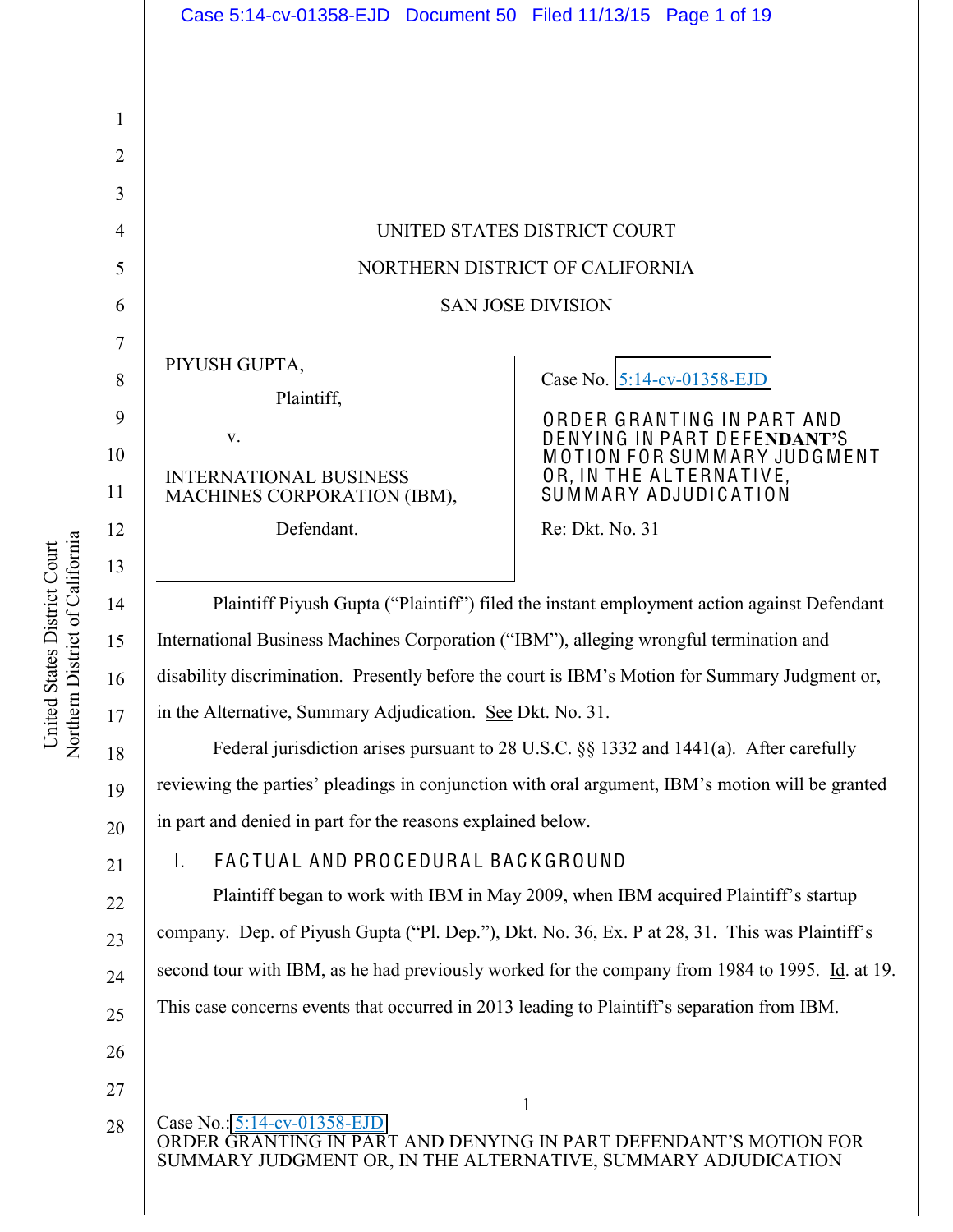#### Case 5:14-cv-01358-EJD Document 50 Filed 11/13/15 Page 2 of 19

1

2

3

4

5

6

7

8

9

10

11

12

13

14

15

16

17

In 2013, Plaintiff worked at IBM as Vice President, Product Management. Decl. of Inhi Cho Suh ("Suh Decl."), Dkt. No. 34 at  $\P$  3. Partly as a result of frequent and extended business trips, Plaintiff developed back problems and began to experience back pain in 2011. Decl. of Piyush Gupta ("Pl. Decl."), Dkt. No. 41 at ¶17. Since February 2011, IBM knew of Plaintiff's back problems, and throughout 2012 and 2013, Plaintiff continued to travel extensively. Id.

At IBM, Plaintiff reported directly to Inhi Cho Suh ("Ms. Suh"), who at that time served as Vice President, Product Management & Strategy. Suh Decl. at ¶ 2. In turn, Ms. Suh reported to Bob Picciano ("Mr. Picciano") who served as Senior Vice President of Information Management. Id. at  $\P$  5.

On January 27, 2013, Plaintiff emailed Mr. Picciano expressing discontent with his current role at IBM, and wishing to discuss a potential exit strategy to something else within IBM, or from IBM. Pl. Dep. at 56, Def.'s Ex. 1. Plaintiff also raised this issue with Ms. Suh, and explained that he would be interested in a role within IBM where he could spend time with clients and sales teams in India and serve as a trusted advisor to big clients in India. Pl. Dep. at 68-69, 71. On March 13th , Ms. Suh emailed Ms. Picciano referencing a discussion she had with Plaintiff about moving Plaintiff from a product management role to a different role that included monthly travels to India. Pl. Decl., Ex. F; Suh Decl., Ex. C. Mr. Picciano seemingly approved this proposition.

18 19 20 21 22 23 24 25 26 Also in March 2013, Plaintiff visited his physician to tend to his back problems. Pl. Dep. at 108. His physician advised that Plaintiff fly on business class when making business trips, and prescribed a sit/stand desk. Id.; Pl. Decl. at ¶ 19. Consequently, Plaintiff requested two accommodations from IBM: (1) the ability to fly business class on cross-country and international flights; and (2) ergonomic furniture for his home office, which would include a sit/stand desk and an ergonomic chair. Pl. Dep. at 109; Suh Decl. at  $\P\P$ 9-10. IBM approved Plaintiff's request to fly business class on flights longer than six hours, covering only international flights. Pl. Dep. at 109. As to the ergonomic furniture, Plaintiff submitted this request to IBM on March 14th. Pl. Decl. at  $\P$  21. At around this time, Plaintiff's physical therapist discussed the benefits of short-

27

28

Case No.: 5:14-cv-01358-EJD ORDER GRANTING IN PART AND DENYING IN PART DEFENDANT'S MOTION FOR SUMMARY JUDGMENT OR, IN THE ALTERNATIVE, SUMMARY ADJUDICIATION.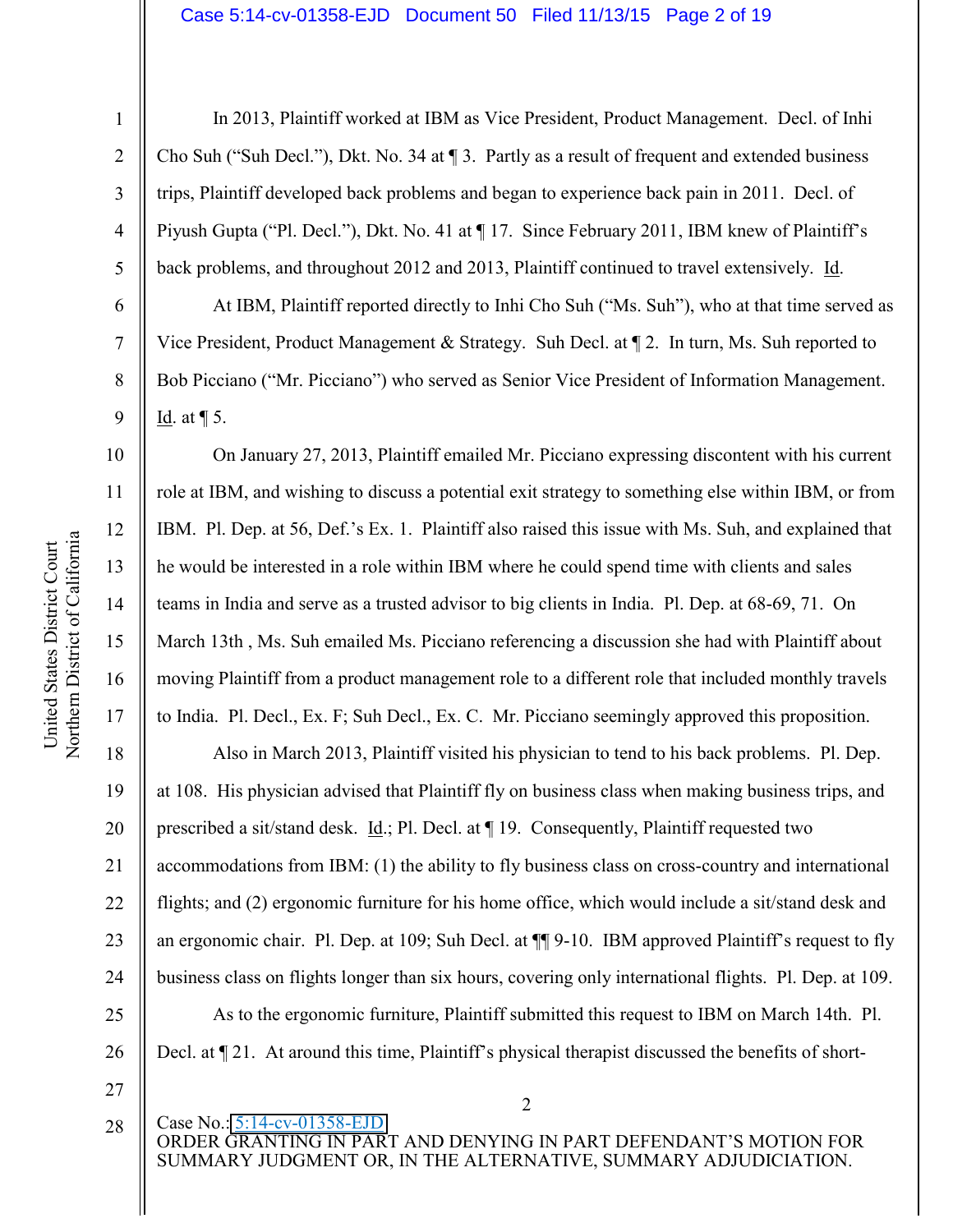### Case 5:14-cv-01358-EJD Document 50 Filed 11/13/15 Page 3 of 19

term disability leave, but Plaintiff was not interested in pursuing that option at the time because he did not want to take the extended time off. Id. at ¶ 41. Thereafter, on March 23rd, Plaintiff formally assumed his new role in India South Asia business development. Pl. Decl. at ¶ 15.

While Plaintiff was on a business trip abroad, Ms. Suh communicated with Plaintiff to discuss a reduction in force, or "resource action," IBM would be undertaking. Pl. Dep. at 76; Suh Decl. at  $\P$  12. Ms. Suh told Plaintiff that she needed to lay people off from product management, which was Plaintiff's former group, and she needed his suggestions on who should be laid off given that he knew the members of that group very well. Id. After proposing ideas to reduce the number of layoffs, Plaintiff told Ms. Suh that if she had to lay off so many people, then she should probably put him on that list. Pl. Dep. at 77; Suh Decl. at ¶ 12. He also told her that given his pay scale, Ms. Suh should be able to save two employees from layoffs. Id. Ms. Suh responded with "that's not going to happen." Pl. Dep. at  $78$ .

On May 29th, IBM's ergonomic expert completed an ergonomic evaluation and recommended Plaintiff receive ergonomic furniture. Pl. Decl. at ¶ 22. On June 3rd, IBM Nurse Mary Temo ("Nurse Temo") entered Plaintiff's ergonomic furniture request into the system, and by early June, Ms. Suh was aware of this request. Id. at ¶¶ 22-23. On June 18-19th, while on a business trip to India, Nurse Temo emailed Plaintiff inquiring about his back and advised that Plaintiff discuss short-term disability with his physician. Id. at ¶ 24; Pl. Decl., Ex. K.

19 20 21 22 23 At around that time, in mid-June, IBM announced its resource action. Decl. of Edward Matchak ("Matchak Decl.") at  $\P$  4. The resource action was broad and resulted in layoffs across much of IBM's software group in order to reduce costs. Id. Employees selected for layoffs were offered certain severance benefits that included severance pay in exchange for executing a separation agreement and release of claims. Id.

24 25 26 27 On June 19th, Ms. Suh communicated with Plaintiff and told him she was "going to take him up on his suggestion" and select him for layoff. Pl. Decl. at  $\P$  25; Pl. Dep. at 74-75, 78; Suh Decl. at  $\P$  14. Ms. Suh further stated that IBM was going to retire Plaintiff given his combined 15

1

2

3

4

5

6

7

8

9

10

11

12

13

14

15

16

17

18

28

3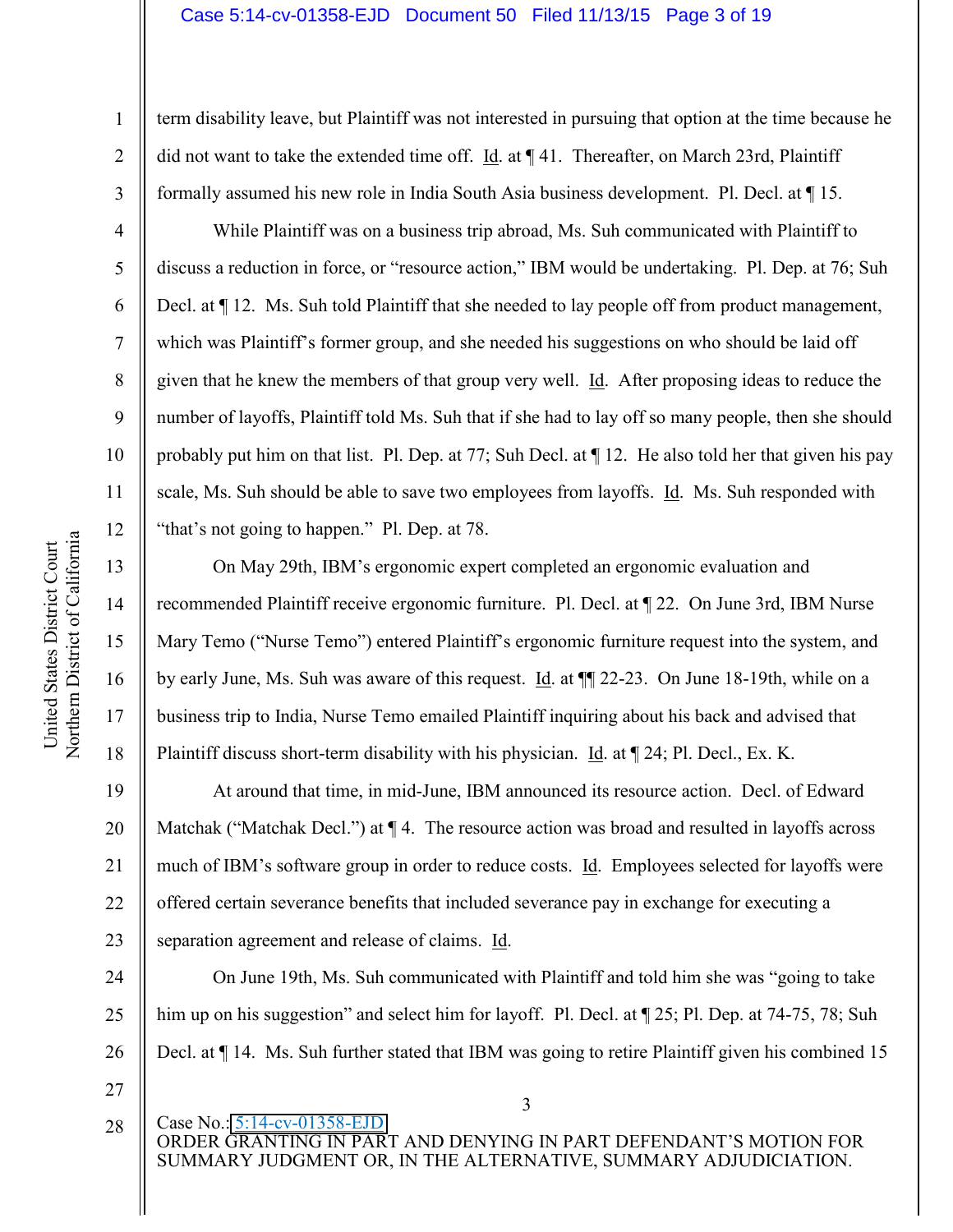### Case 5:14-cv-01358-EJD Document 50 Filed 11/13/15 Page 4 of 19

3

4

5

6

7

8

9

10

11

12

13

14

15

17

18

19

21

years of service, which would be more advantageous for him. Pl. Dep. at 78; Suh Decl. at ¶ 14.

On the same day, Plaintiff initiated an Instant Messenger conversation with Edward Matchak ("Mr. Matchak"), who served as IBM's Human Resources Partner. Pl. Decl. at  $\P$  48; Matchak Decl. at  $\P$  2, 8, Ex. M. The conversation focused on the intersection between short-term disability and separation with IBM, and Plaintiff stated he was interested in going on short-term disability but not returning to IBM. Matchak Decl., Ex. M.

As to Plaintiff's ergonomic furniture request, Mei Yee Sam ("Ms. Sam") from IBM was handling the request. Pl. Decl. at  $\sqrt{26}$ . On June 26th, Ms. Sam emailed Ms. Suh a third reminder to approve Plaintiff's request for ergonomic furniture.  $\underline{Id}$ .; Suh Decl., Ex. E. Two days later, on June 28th, Plaintiff emailed Ms. Suh notifying her that the sit/stand desk had been moving through the IBM process, and it was ready to order. Pl. Decl., Ex. J. Plaintiff further stated that he needed to try the sit/stand desk even if he was retiring. Id. Ms. Suh approved Plaintiff's ergonomic furniture request on July 4th. Suh Decl., Ex. E. At around that time, Plaintiff began exploring the option of short-term disability. Plaintiff consulted his physician, and on July 2nd, he applied for short-term disability at IBM. Pl. Decl. at ¶ 38; Pl. Dep. at 92.

16 20 22 23 24 Concurrently, Plaintiff was planning a final business trip to India, which he considered to be a very important trip for IBM. Pl. Dep. at 90. Due to the importance of the trip, Plaintiff talked to Ms. Suh about extending his last day with IBM from July 31st to August 15th. Id. at 90, 92; Suh Decl. at ¶ 17. Ms. Suh agreed the trip was important, and on July 9th, she emailed Mr. Picciano and human resources to approve the extension of Plaintiff's last day. Pl. Decl. at  $\P$  45, Ex. P; Pl. Dep. at 90-92, 96; Suh Decl. at  $\P$  17. On July 11th, Mr. Picciano approved the extension. Pl. Decl., Ex. P. Although Plaintiff's last day would be August 15th, his employment was "bridged" for purposes of retirement benefits to August 31st. Pl. Dep. at 80, 223; Suh Decl. at ¶ 16; Matchak Decl. at ¶ 16.

25 26 On July 19th, Nurse Temo emailed Plaintiff notifying him that his short-term disability request had been approved for July 10th through August 18th, 2013. Pl. Decl. at ¶ 43, Ex. O; Pl.

- 27
- 28

4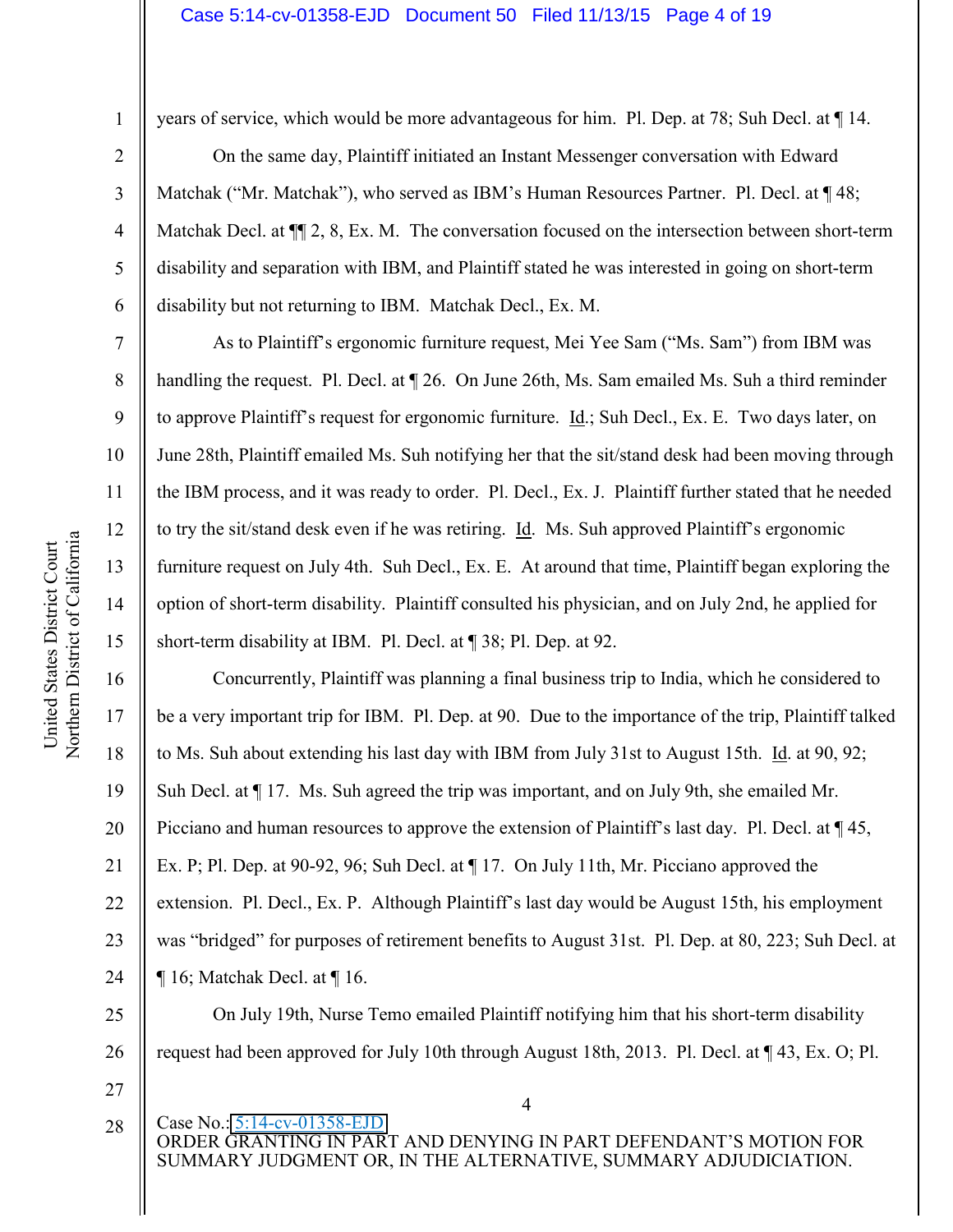### Case 5:14-cv-01358-EJD Document 50 Filed 11/13/15 Page 5 of 19

Dep. at 91, 150-51. Upon realizing that the short-term disability leave would conflict with his business trip to India, Plaintiff spoke to Nurse Temo about delaying the leave. Pl. Dep. at 91; Pl. Decl., Ex. O. Nurse Temo informed Plaintiff that the only way to change the short-term disability arrangement was for Plaintiff's physician to approve the change. Id. Plaintiff then contacted his physician and requested a change on his short-term disability leave so that he could make the business trip to India. Pl. Dep. at 91-92, 96. On the same day, Plaintiff notified Nurse Temo that his physician would be sending a notification to disregard the short-term disability request. Pl. Decl., Ex. O. On July 24th, Nurse Temo emailed Ms. Suh to disregard Plaintiff's previous request for short-term disability. Pl. Dep. at 153; Suh Decl. at ¶ 18; Suh Decl., Ex. F.

On July 25th, Plaintiff had a second Instant Messenger conversation with Mr. Matchak inquiring about retirement, and then followed with a telephone conversation. Gupta Decl. at  $\sqrt{ }$  53, Ex. L. The next day, Plaintiff received documents pertaining to his separation package, and two days later, he departed to India for his final business trip. Pl. Dep. at 81, 83, 176; Suh Decl., Ex. G. While Plaintiff was in India, on July 29th, an IBM employee emailed Plaintiff and Ms. Sam notifying them that the ergonomic furniture request had been cancelled because IBM does not order equipment for retiring employees, only active employees. Pl. Dep. at 129; Pl. Decl., Ex. M.

Plaintiff spent his last date of employment, August 15th, in India and extended his stay to take a personal vacation at the end. Pl. Dep. at 96-97; Suh Decl. at ¶ 19. Thus, when Plaintiff returned to the United States on August 18th, he was no longer an active employee. Pl. Dep. at 97; Suh Decl., Ex. G. On August 22nd, Mr. Matchak conducted Plaintiff's exit interview where they discussed the benefits Plaintiff was entitled to, and Plaintiff ultimately declined to sign his separation agreement. Pl. Dep. at 80-81, 83, 97; Matchak Decl. at ¶ 6.

23 24 25 26 On September 8th, Plaintiff emailed Ms. Suh requesting additional time to review the separation documents and consult with an attorney. Suh Decl., Ex. G. In response, Ms. Suh provided Plaintiff with a deadline of September 19th. Id.; Pl. Dep. at 141-42. Thereafter, Plaintiff retained an attorney and emailed Ms. Suh expressing concerns over certain terms of the separation

- 27
- 28

Case No.: 5:14-cv-01358-EJD ORDER GRANTING IN PART AND DENYING IN PART DEFENDANT'S MOTION FOR SUMMARY JUDGMENT OR, IN THE ALTERNATIVE, SUMMARY ADJUDICIATION.

5

1

2

3

4

5

6

7

8

9

10

11

12

13

14

15

16

17

18

19

20

21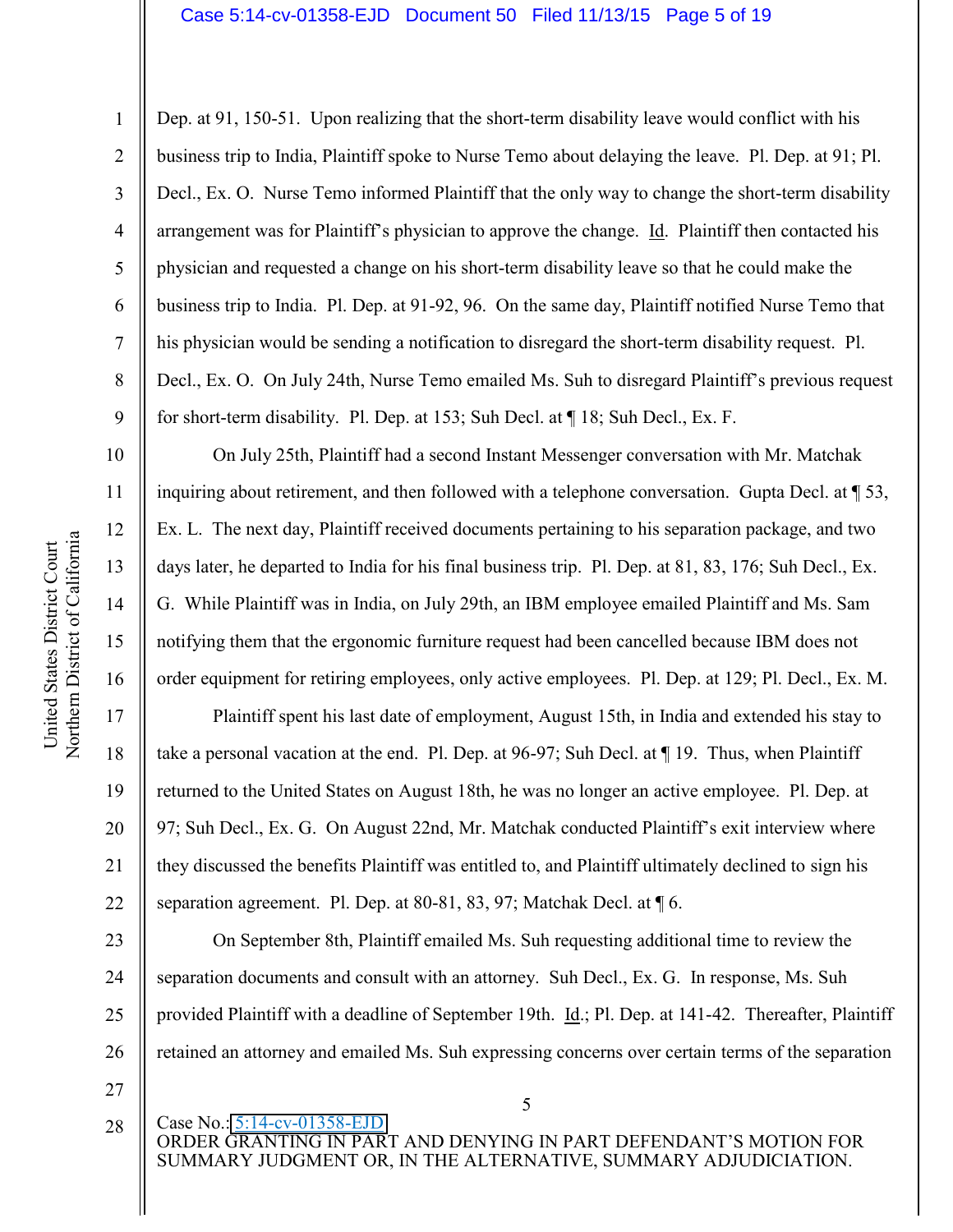1 2 package, after which Ms. Suh referred Plaintiff's counsel to speak to IBM's general counsel. Pl. Decl., Ex. Q.

In February 2014, Plaintiff filed a complaint with the California Department of Fair Employment and Housing and obtained a right-to-sue letter, thereby exhausting his administrative remedies. See Compl., Dkt. No. 1 at  $\P$  7-8, Ex. A. On February 24, 2014, Plaintiff commenced the instant action in Santa Clara County Superior Court, and IBM subsequently removed the action to this court claiming diversity jurisdiction. See Notice of Removal, Dkt. No. 1. In his complaint, Plaintiff asserts five claims: (1) disability discrimination in violation of the Fair Employment and Housing Act ("FEHA"); (2) disability discrimination in failure to engage in timely, good faith interactive process; (3) failure to provide disability accommodation; (4) fraud in the inducement; and (5) wrongful termination in violation of public policy. See Compl.

In June 2015, IBM filed the instant Motion for Summary Judgment or, in the alternative, Summary Adjudication. See Mot., Dkt. No. 31. Plaintiff filed an opposition brief, and IBM filed a reply brief. See Opp'n, Dkt. No. 42; Reply, Dkt. No. 44. A hearing on this motion was held on July 30, 2015.

### II. LEGAL STANDARD

A motion for summary judgment or partial summary judgment should be granted if "there" is no genuine dispute as to any material fact and the movant is entitled to a judgment as a matter of law." Fed. R. Civ. P. 56(a); Addisu v. Fred Meyer, Inc., 198 F.3d 1130, 1134 (9th Cir. 2000). The moving party bears the initial burden of informing the court of the basis for the motion and identifying the portions of the pleadings, depositions, answers to interrogatories, admissions, or affidavits that demonstrate the absence of a triable issue of material fact. Celotex Corp. v. Catrett, 477 U.S. 317, 323 (1986).

24 25 26 If the moving party does not satisfy its initial burden, the nonmoving party has no obligation to produce anything and summary judgment must be denied. Nissan Fire & Marine Ins. Co., Ltd. v. Fritz Cos., Inc., 210 F.3d 1099, 1102-03 (9th Cir. 2000). On the other hand, if the

- 27
- 28

Case No.: 5:14-cv-01358-EJD ORDER GRANTING IN PART AND DENYING IN PART DEFENDANT'S MOTION FOR SUMMARY JUDGMENT OR, IN THE ALTERNATIVE, SUMMARY ADJUDICIATION.

6

3

4

5

6

7

8

9

10

11

12

13

14

15

16

17

18

19

20

21

22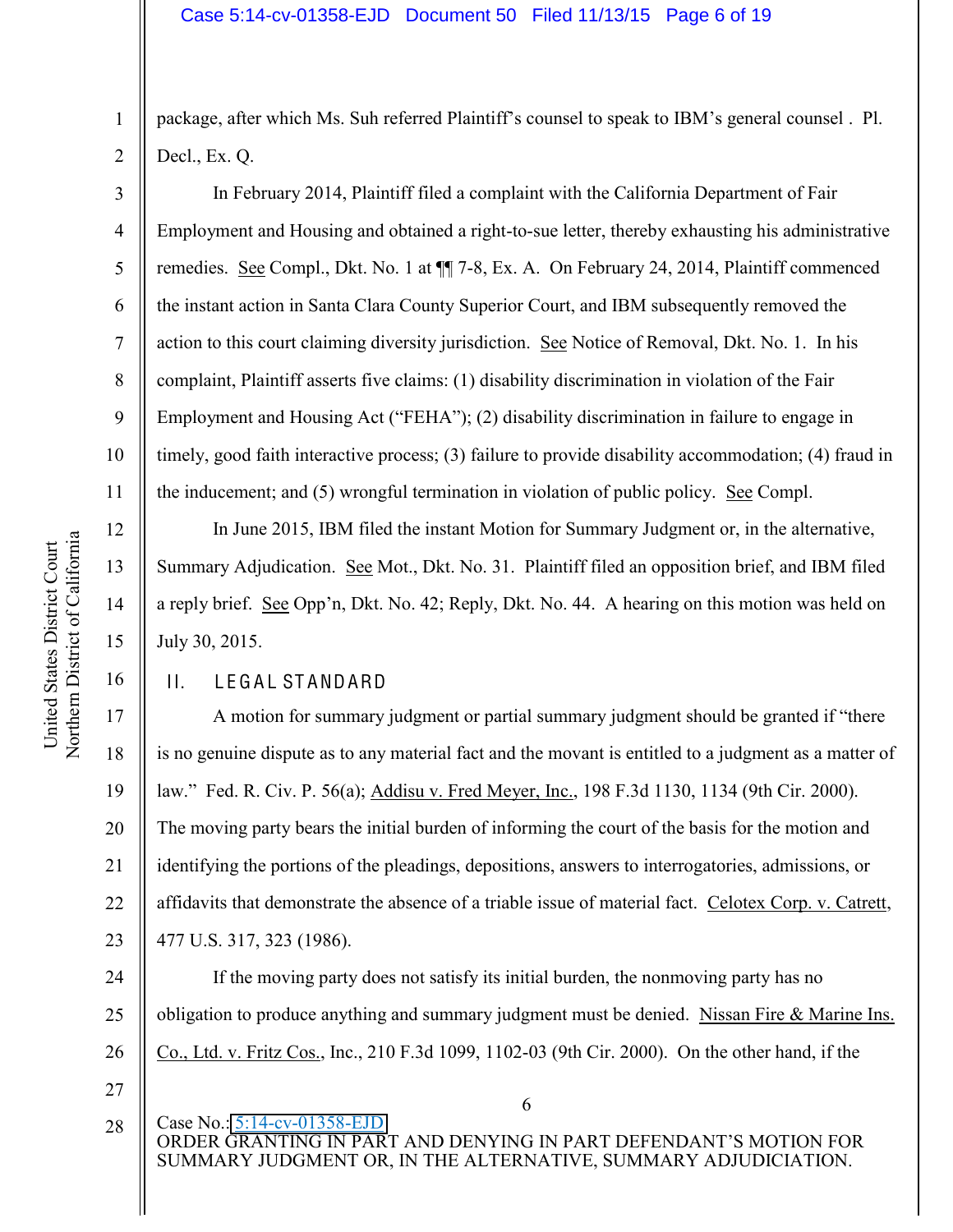### Case 5:14-cv-01358-EJD Document 50 Filed 11/13/15 Page 7 of 19

9 moving party does meet this initial burden, the burden then shifts to the nonmoving party to go beyond the pleadings and designate "specific facts showing that there is a genuine issue for trial." Fed. R. Civ. P. 56(e); Celotex, 477 U.S. at 324. The court must regard as true the opposing party's evidence, if supported by affidavits or other evidentiary material. Celotex, 477 U.S. at 324. However, the mere suggestion that facts are in controversy, as well as conclusory or speculative testimony in affidavits and moving papers, is not sufficient to defeat summary judgment. See Thornhill Publ'g Co. v. GTE Corp., 594 F.2d 730, 738 (9th Cir. 1979). Instead, the non-moving party must come forward with admissible evidence to satisfy the burden. Fed. R. Civ. P.  $56(c)$ ; see also Hal Roach Studios, Inc. v. Feiner & Co., Inc., 896 F.2d 1542, 1550 (9th Cir. 1990).

10 11 12 13 14 15 16 17 18 19 20 Where the moving party will have the burden of proof on an issue at trial, it must affirmatively demonstrate that no reasonable trier of fact could find other than for the moving party. Soremekun v. Thrifty Payless, Inc., 509 F.3d 978, 984 (9th Cir. 2007). However, where the nonmoving party will have the burden of proof at trial on a particular issue, the moving party need only point out "that there is an absence of evidence to support the nonmoving party's case." Celotex, 477 U.S. at 325. Provided there has been adequate time for discovery, summary judgment should be entered against a party who fails to make a showing sufficient to establish the existence of an element essential to that party's case, and on which that party will bear the burden of proof at trial. Id. at 322-23. "[A] complete failure of proof concerning an essential element of the nonmoving party's case necessarily renders all other facts immaterial." Id. at 323. III. DISCUSSION

21 22 IBM moves for summary judgment on each of Plaintiff's five claims and prayer for punitive damages. Mot. at 1. Each claim will be addressed in turn.

> A. Claim #1: Disability Discrimination in Violation of the California Fair Employment and Housing Act

As his first claim, Plaintiff alleges that his disability was a motivating factor in IBM's termination of his employment. Compl. at ¶ 24. IBM moves for summary judgment contending that Plaintiff's claim lacks merit. Mot. at 9.

7 Case No.: 5:14-cv-01358-EJD ORDER GRANTING IN PART AND DENYING IN PART DEFENDANT'S MOTION FOR SUMMARY JUDGMENT OR, IN THE ALTERNATIVE, SUMMARY ADJUDICIATION. 28

23

24

25

26

27

1

2

3

4

5

6

7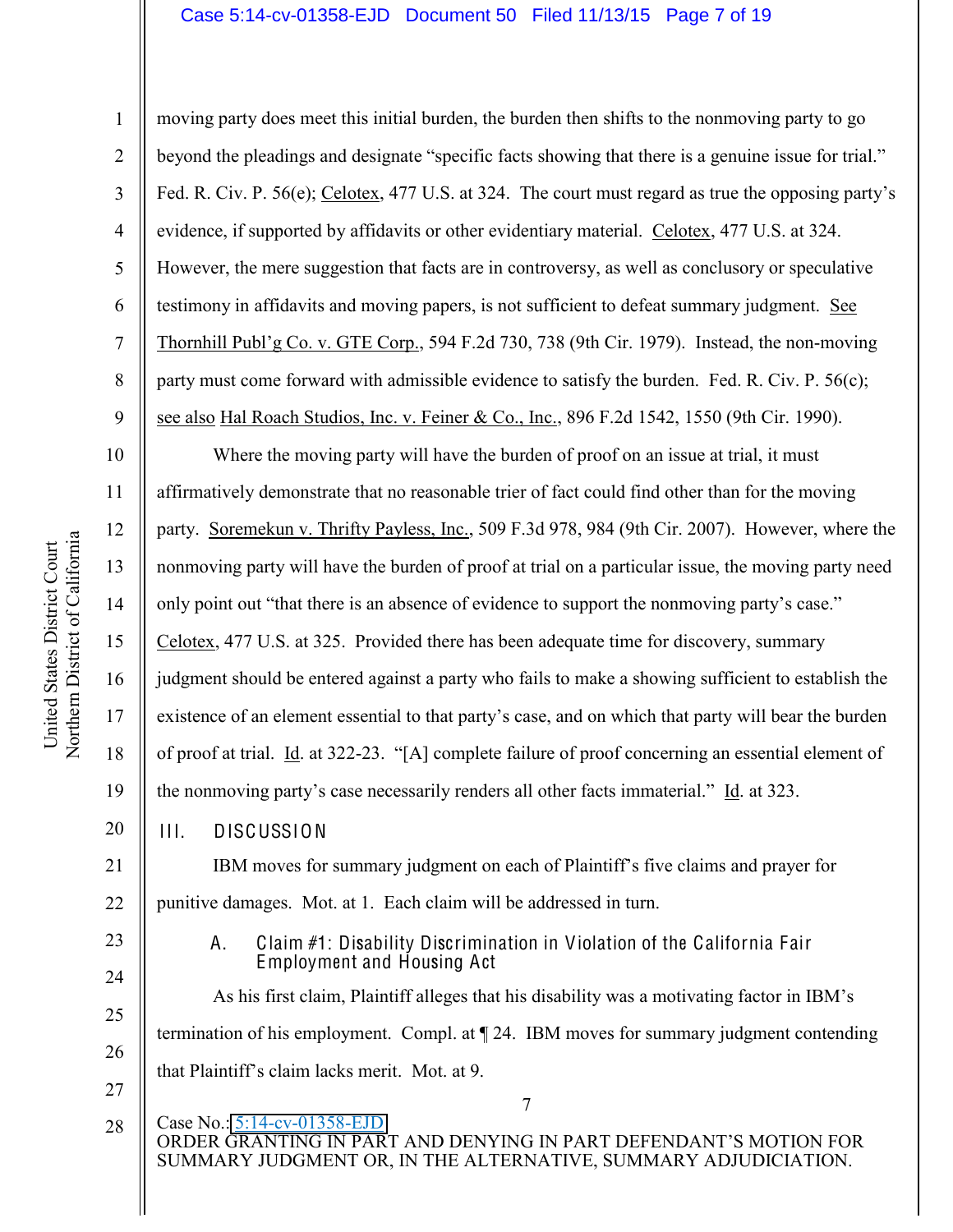### Case 5:14-cv-01358-EJD Document 50 Filed 11/13/15 Page 8 of 19

1

2

3

4

5

8

11

12

13

14

15

16

17

6 7 9 10 "When entertaining motions for summary judgment in employment discrimination cases arising under state law, federal courts sitting in diversity must apply the McDonnell Douglas burden-shifting scheme as a federal procedural rule." Zeinali v. Raytheon Co., 636 F.3d 544, 552 (9th Cir. 2011). Under the McDonnell Douglas scheme, the employee "must first establish a prima facie case of discrimination." Id. If the employee does so, the burden shifts to the employer to "articulate a legitimate, nondiscriminatory reason for the challenged action." Id. If the employer meets this burden, the burden shifts back to the employee to "show that the reason is pretextual either directly by persuading the court that a discriminatory reason more likely motivated the employer or indirectly by showing that the employer's proffered explanation is unworthy of credence." Id.

### i. Prima Facie Case of Discrimination

Under California law, "[a] prima facie case of disability discrimination under FEHA requires the employee to show he or she (1) suffered from a disability, (2) was otherwise qualified to do his or her job, and (3) was subjected to adverse employment action because of the disability." Nealy v. City of Santa Monica, 234 Cal. App. 4th 359, 378 (2015). Here, only the third prong is in dispute: whether Plaintiff was subjected to adverse employment action because of his disability. See Mot. at  $9-10$ ; Opp'n at 11.

18 19 20 21 22 23 24 25 26 Since it is Plaintiff's burden to establish a prima facie case of discrimination, Plaintiff's argument is considered first. Plaintiff, however, offers no argument discussing how his termination was due to his disability. An examination of the record shows that Plaintiff was able to work from home, his request to fly on business class was approved, his request to obtain ergonomic furniture for his home office was also approved even though it was cancelled because of his termination, his stay with IBM was extended in order to accommodate his final business trip to India, and his termination was considered a retirement recognizing his 15 years of service to the company. Further, Plaintiff testified at his deposition that nobody at IBM treated him unprofessionally or in a manner that was insensitive to his physical condition, and that he was

- 27
- 28

Case No.: 5:14-cv-01358-EJD

8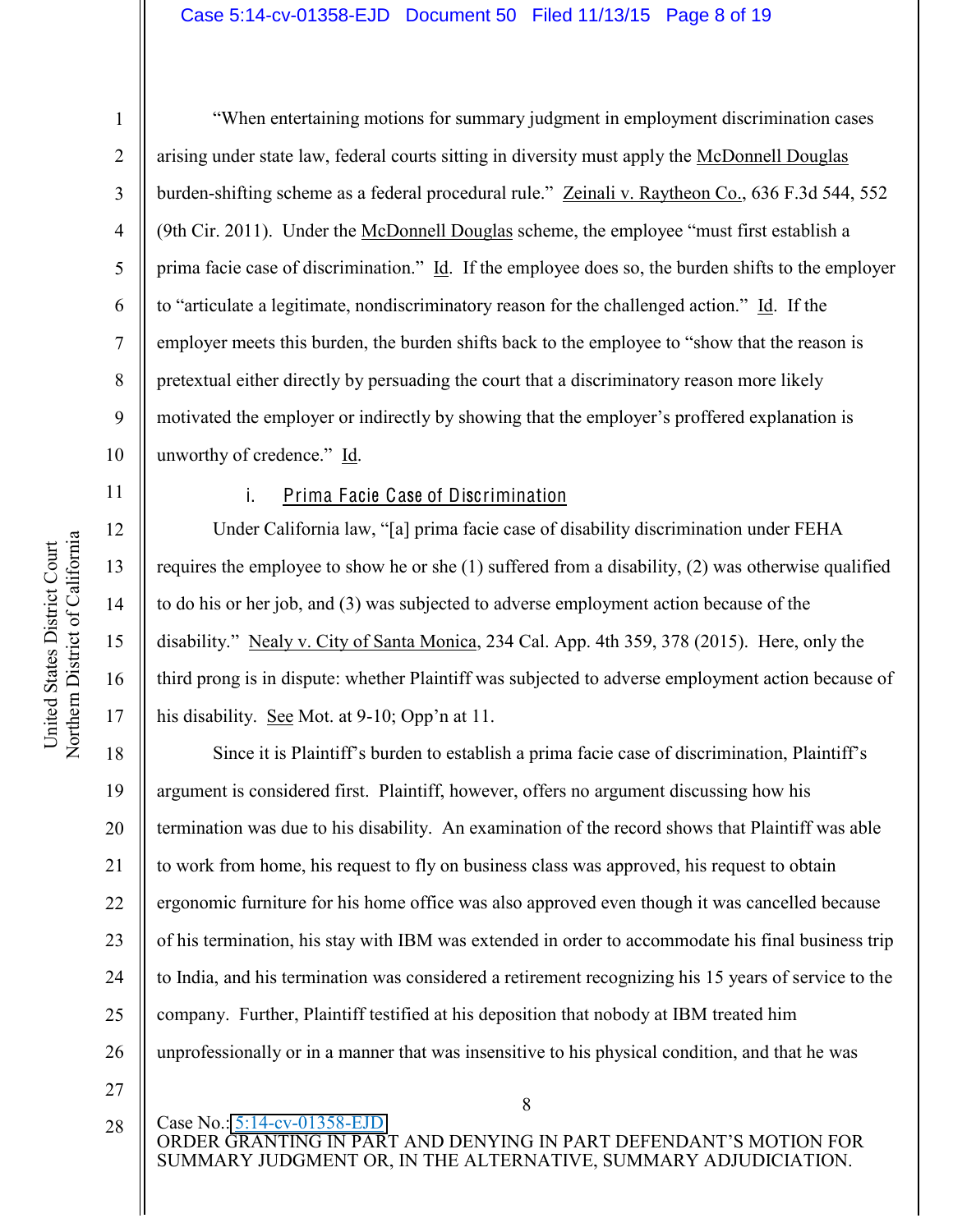1 2 3 unaware of any facts causing him to believe that his termination was due to his back problems. See Pl. Dep. at 116, 188-89. The court agrees with IBM that Plaintiff cannot establish a prima facie case of disability discrimination.

4

5

6

7

8

9

10

11

### ii. Legitimate, Nondiscriminatory Reason

Assuming Plaintiff could establish a prima facie case, the burden shifts to IBM to articulate a legitimate, nondiscriminatory reason for the termination. To do this, the employer must show that the procedure it used to terminate the employee was "validly and fairly devised and administered to serve a legitimate business purpose." Dep't of Fair Emp't & Hous. v. Lucent Techs., Inc., 642 F.3d 728, 745-46 (9th Cir. 2011). "To suffice under McDonnell Douglas, an employer's explanation must explain why the plaint of "in particular" was laid off." Diaz v. Eagle Produce Ltd. P'ship, 521 F.3d 1201, 1211 (9th Cir. 2008).

9 12 13 14 15 16 17 18 19 20 21 22 23 24 25 26 27 In this instance, IBM offers two arguments. IBM first contends that Plaintiff was laid off as part of a broad reduction in force consistent with its ongoing efforts to streamline operations, reduce costs, and improve productivity. Mot. at 10; see also Suh Decl. at ¶ 11; Matchak Decl. at ¶ 4. Generally, reductions in force have been recognized to constitute a legitimate, nondiscriminatory reason to terminate employment. See Villanueva v. City of Colton, 160 Cal. App. 4th  $1188$ ,  $1194-95$  (2008) ("The law is settled that an employer's depressed economic condition can be good cause for discharging an employee.") (internal quotations omitted). However, courts have also cautioned against relying solely on a reduction-in-force rationale. "An employer's freedom to consolidate or reduce its work force, and to eliminate positions in the process, does not mean it may use the occasion as a convenient opportunity to get rid of its [protected] workers." Guz v. Bechtel Nat'l Inc., 24 Cal. 4th 317, 358 (2000); see also Diaz, 521 F.3d at 1211-12 ("Workforce reduction explains why [the employer] laid off a group of its workers, but it does not explain why [the plaintiff] was chosen to be part of that group."). Thus, the court considers IBM's reduction-in-force argument in conjunction with its second argument.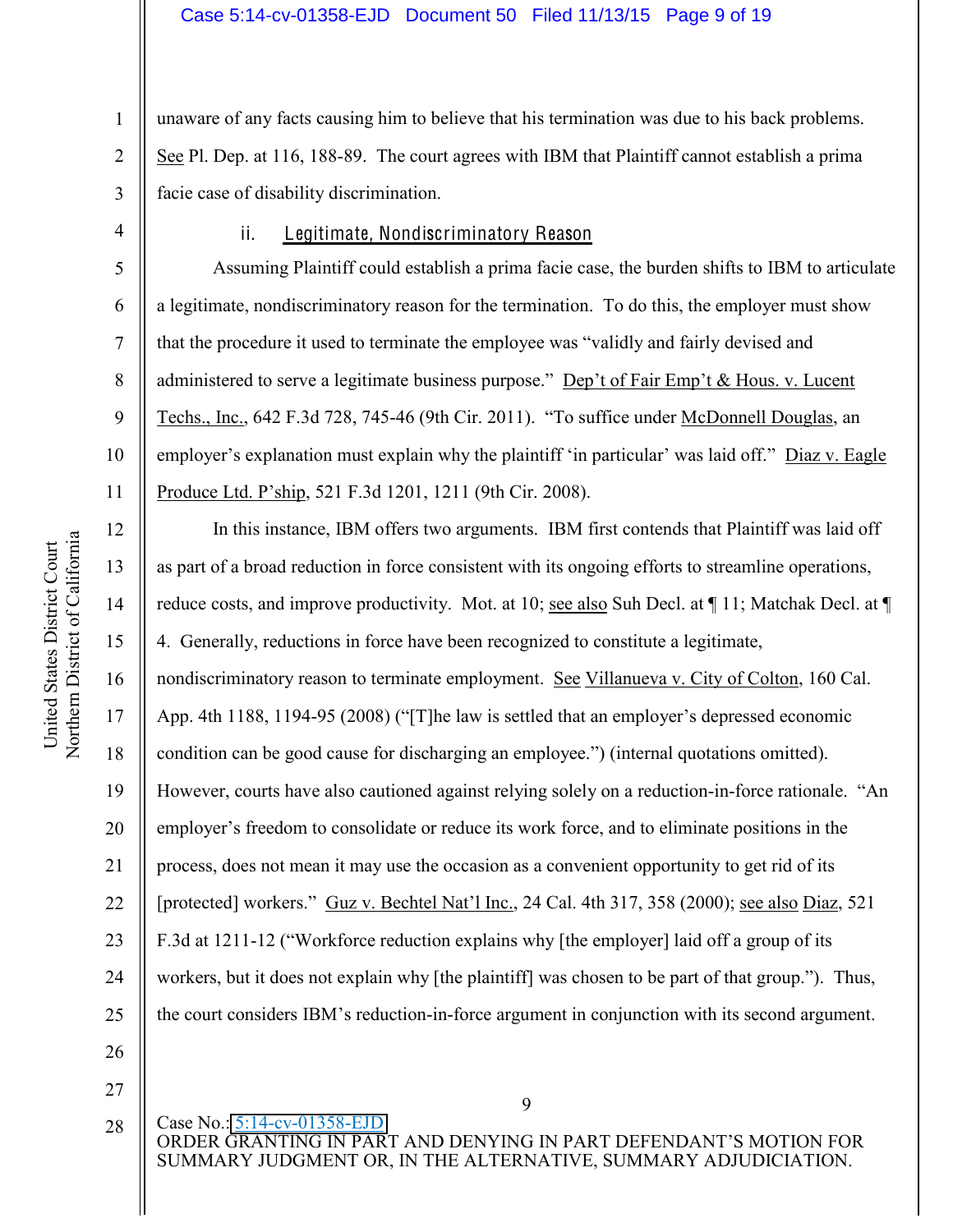### Case 5:14-cv-01358-EJD Document 50 Filed 11/13/15 Page 10 of 19

1

2

3

4

5

6

7

8

9

10

11

12

13

14

15

16

17

18

19

20

21

22

IBM argues that Plaintiff was selected for layoff because he volunteered himself. Mot. at 10; see also Suh Decl. at ¶ 13. Plaintiff volunteering himself is well supported by the evidence on the record, including by his own admission. Plaintiff testified at his deposition that when IBM management was making decisions on who to select for layoffs, Ms. Suh communicated with Plaintiff to ask his opinion on which members of his former team should be selected. Pl. Dep. at 76. After Plaintiff offered Ms. Suh ideas on how to reduce the impact of the layoffs, Plaintiff told her: "if you have to lay off so many, you should probably put me on that list instead of taking these guys, and given my pay scale, you should be able to save two of them." Id. at 77. He further told her: "[f]rom your narrow perspective, I'm not doing product management. I'm doing sales, so you can happily put me on the list." Id. Plaintiff testified that a month or two later, in June 2013, Ms. Suh communicated with him and told him she would "take [him] up on that offer," and would select him for layoff. Id. at 78. This evidence, coupled with the reduction in force, is sufficient for IBM to meet its burden of establishing a legitimate, nondiscriminatory reason.

## iii. Pretext

Lastly, the burden shifts to the employee to "demonstrate either that the defendant's showing was in fact insufficient or that there was a triable issue of fact material to the defendant's showing." <u>Lucent Techs.</u>, 642 F.3d at 746. The employee can meet this burden "by producing substantial responsive evidence that the employer's showing was untrue or pretextual." Id. "[T]he employee must demonstrate such weaknesses, implausibilities, inconsistencies, incoherencies, or contradictions in the employer's proffered legitimate reasons for its action that a reasonable factfinder could rationally find them unworthy of credence and hence infer that the employer did not act for the non-discriminatory reasons." Id.

23 24 25 26 Plaintiff argues that IBM's purported legitimate, nondiscriminatory reasons are pretextual for three reasons. First, he contends that IBM's reduction-in-force rationale, by itself, is not sufficient to defeat Plaintiff's discrimination claims. Opp'n at 12. As noted above, the court agrees.

27

28

10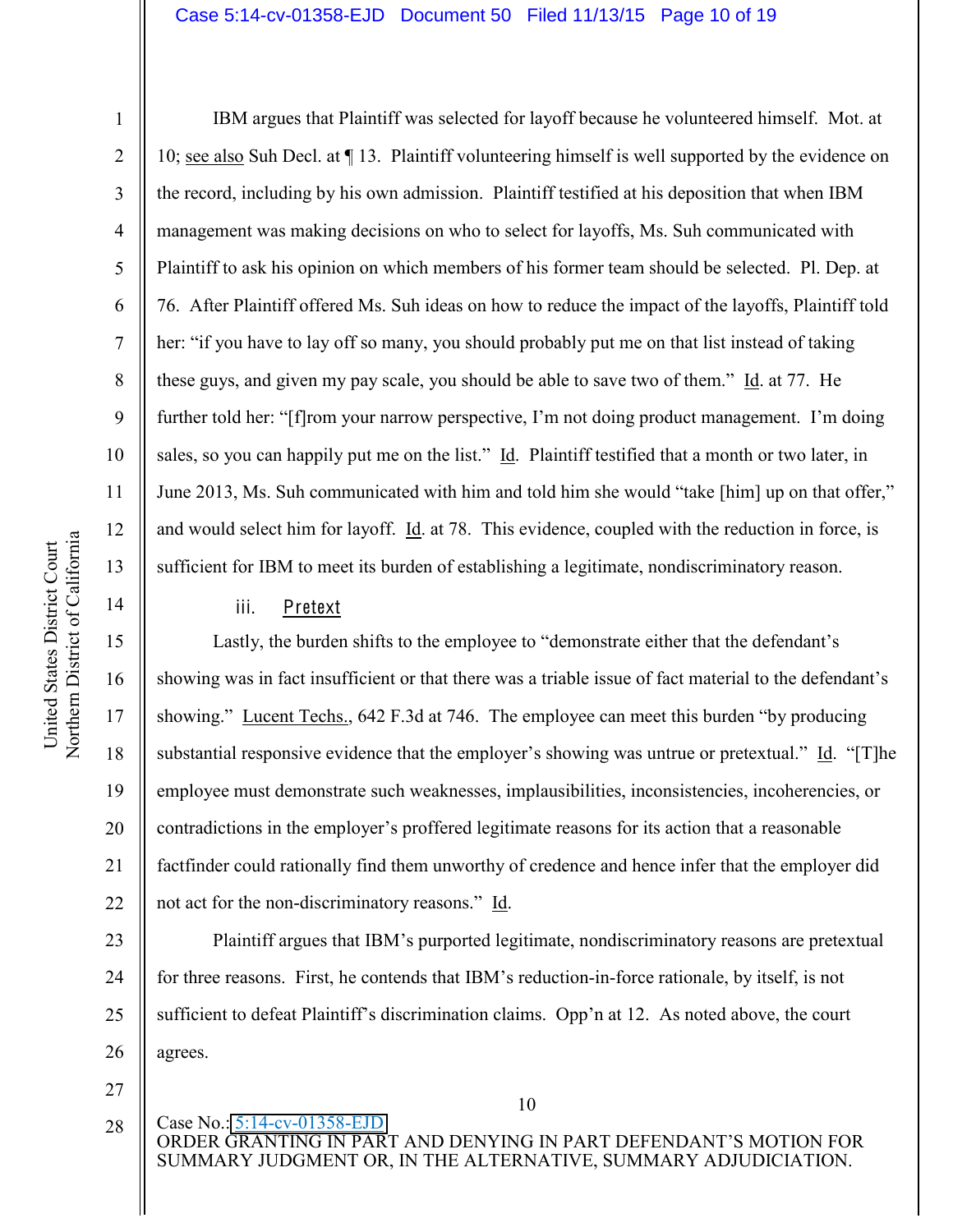### Case 5:14-cv-01358-EJD Document 50 Filed 11/13/15 Page 11 of 19

1

2

3

4

5

6

7

8

9

10

11

12

13

14

15

16

17

18

19

20

21

22

23

24

25

26

Second, Plaintiff argues that when he volunteered himself for the layoff, he was making a spontaneous remark. Opp'n at  $11-12$ . In his declaration, he states that in the heat of the moment and in a reflexive effort to protect his colleagues, he volunteered himself but was relieved when Ms. Suh responded with "[n]ice try, that's not going to happen." Pl. Decl. at  $\P$  3. Plaintiff considered his spontaneous remark to be in the past and off the table, and he believed that neither he nor Ms. Suh took it seriously. Id. This argument, however, is unpersuasive. It is undisputed that Plaintiff volunteered himself during a time when Ms. Suh was making decisions on layoffs, thus it is reasonable to believe that Ms. Suh relied on his statements in selecting Plaintiff for layoff. See Suh Decl. at  $\P$  13 ("I [sic] also heavily influenced in reaching this decision by the fact that Mr. Gupta himself had suggested to me that he be selected for layoff."). That Plaintiff now regrets having made these statements is insufficient to overcome IBM's purported legitimate, nondiscriminatory reasons.

Third, Plaintiff argues that the proximity of time between the date Plaintiff's requests for accommodation became more insistent and the date IBM decided to lay him off is itself evidence of pretext. Opp'n at 13. Specifically, Plaintiff relies on the following timeline: on March 14th, Plaintiff submitted his ergonomic furniture request; by early April, the request was being processed; on May 29th, IBM's ergonomic expert completed an evaluation and recommended Plaintiff receive the ergonomic furniture; on June 3rd, Nurse Temo entered the request into the system; and on June 19th, Plaintiff was selected for layoff. Id. Despite the temporal proximity, this argument does not show pretext considering IBM knew of Plaintiff's back problems since 2011, IBM approved Plaintiff's requests to fly business class and short-term disability, and the undisputed facts show that Plaintiff volunteered himself for layoff. Thus, Plaintiff has not succeeded in establishing pretext.

In sum, there is an absence of evidence to support Plaintiff's claim that he was terminated because of his disability. Accordingly, IBM's motion as to this claim is granted.

27

28

11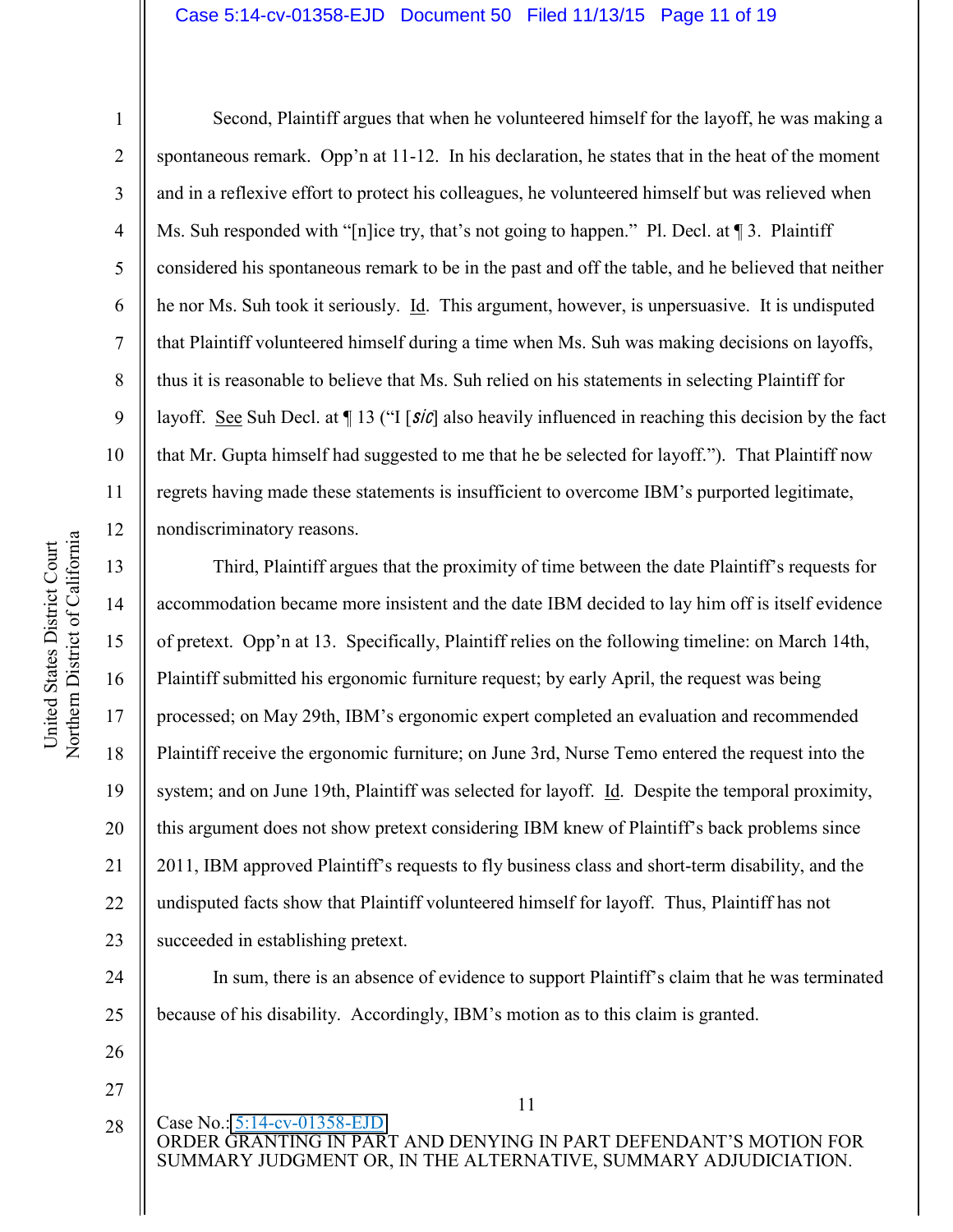9

10

11

12

13

14

15

16

17

18

19

20

21

1

B. Claim #2: Failure to Engage in Timely, Good Faith Interactive Process

As his second claim, Plaintiff alleges that IBM failed to engage in a timely, good faith interactive process with Plaintiff to accommodate his known disability, and instead terminated Plaintiff because of his disability. Compl. at  $\P$  29. IBM moves for summary judgment contending that Plaintiff lacks sufficient evidence to support this claim. Mot. at 13.

California Government Code  $\S$  12940(n) requires that an employer engage in a "timely, good faith, interactive process with the employee . . . to determine effective reasonable accommodations." The statute "requires an informal process with the employee to attempt to identify reasonable accommodations, not necessarily ritualized discussions." Nealy, 234 Cal. App. 4th at 379. The court's "ultimate obligation is to isolate the cause of the breakdown and then assign responsibility so that liability for failure to provide reasonable accommodations ensues only where the employer bears responsibility for the breakdown." Nadaf-Rahrov v. Neiman Marcus Grp., Inc., 166 Cal. App. 4th 952, 985 (2008).

Plaintiff disputes the manner in which IBM handled the ergonomic furniture request. Opp'n at 14. He argues that it took over  $3\frac{1}{2}$  months for his request to be reviewed and approved by Ms. Suh, and when Ms. Suh finally approved the request, the ergonomic furniture order was cancelled because Plaintiff had already been selected for layoff. Id. According to Plaintiff, this delay was an inconvenience given that his extensive travel continued to take a toll on his back. Id. at  $14-15$ . In response, IBM argues that the short delay in processing Plaintiff's request reflects nothing more than routine processing of an accommodation request by a large corporation. Reply at 11.

22 23 24 25 26 27 It is undisputed that Plaintiff submitted his ergonomic furniture request on March 14th, IBM's ergonomic expert completed an evaluation on May 29th, and Nurse Temo entered the request into the system on June 3rd. It is also undisputed that after Plaintiff was notified of his layoff, on June 26th, Ms. Sam emailed Ms. Suh a third reminder to approve the ergonomic furniture request. See Suh Decl., Ex. E. Ms. Suh finally approved the request on July 4th. See id.

28

12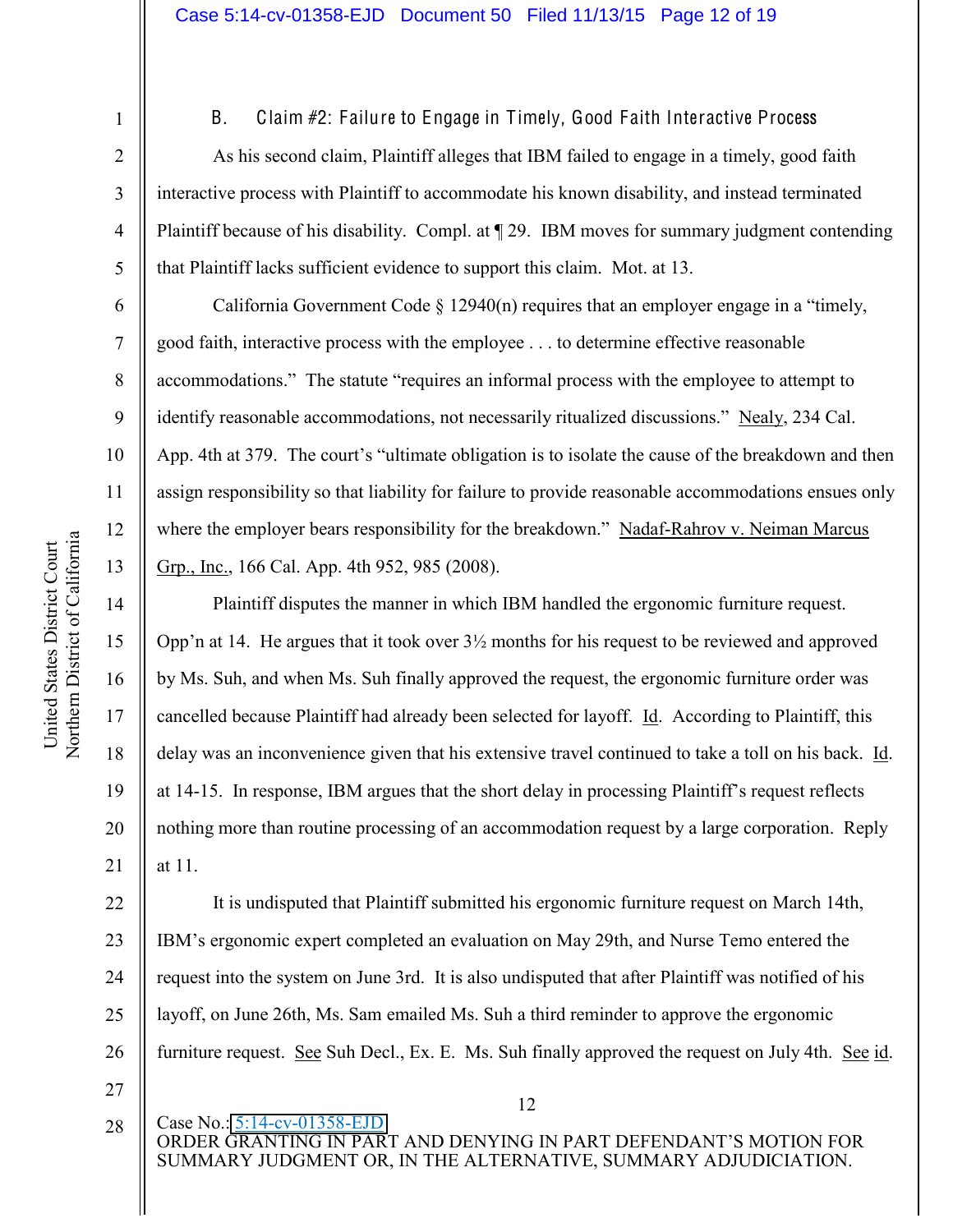### Case 5:14-cv-01358-EJD Document 50 Filed 11/13/15 Page 13 of 19

1

2

3

4

5

6

7

8

9

10

11

12

13

14

15

16

17

18

19

20

21

22

23

24

Based on the record, it appears that it took  $3\frac{1}{2}$  months—and three reminders—for Ms. Suh to approve Plaintiff's request for ergonomic furniture request. In addition, Ms. Suh approved the request while knowing that Plaintiff was already selected for layoff, and there is no indication that Ms. Suh alerted Plaintiff that he would be ineligible to receive the ergonomic furniture due to the layoff. As such, there is a triable issue of fact as to whether IBM participated in a timely, good faith interactive process. See Swanson v. Morongo Unified Sch. Dist., 232 Cal. App. 4th 954, 971  $(2014)$  ("Each party must participate in good faith, undertake reasonable efforts to communicate its concerns, and make available to the other information which is available, or more accessible, to one party.").

Accordingly, IBM's motion as to this claim is denied.

C. Claim #3: Failure to Provide Disability Accommodation

As his third claim, Plaintiff alleges that IBM failed to provide him with a reasonable accommodation. Compl. at ¶ 33. IBM moves for summary judgment contending that this claim lacks merit. Mot. at 14.

Under California Government Code § 12940(m), an employer is required to provide reasonable accommodations. "A reasonable accommodation is any modification or adjustment to the workplace that enables the employee to perform the essential functions of the job held or desired." Swanson, 232 Cal. App. 4th at 968-69 (internal quotations omitted). However, the employer is not required "to make an accommodation that is demonstrated by the employer or other covered entity to produce undue hardship to its operations."  $\underline{Id}$  at 969 (internal quotations omitted). The elements of this claim are " $(1)$  the plaintiff has a disability under the FEHA; (2) the plaintiff is qualified to perform the essential functions of the position; and (3) the employer failed to reasonably accommodate the plaintiff's disability." Id. Here, only the third element is in dispute: whether IBM failed to reasonably accommodate Plaintiff's disability.

25 26 Plaintiff argues that IBM failed to meet its obligations to accommodate Plaintiff's disability when it granted the ergonomic furniture request, but ultimately never delivered the

- 27
- 28

13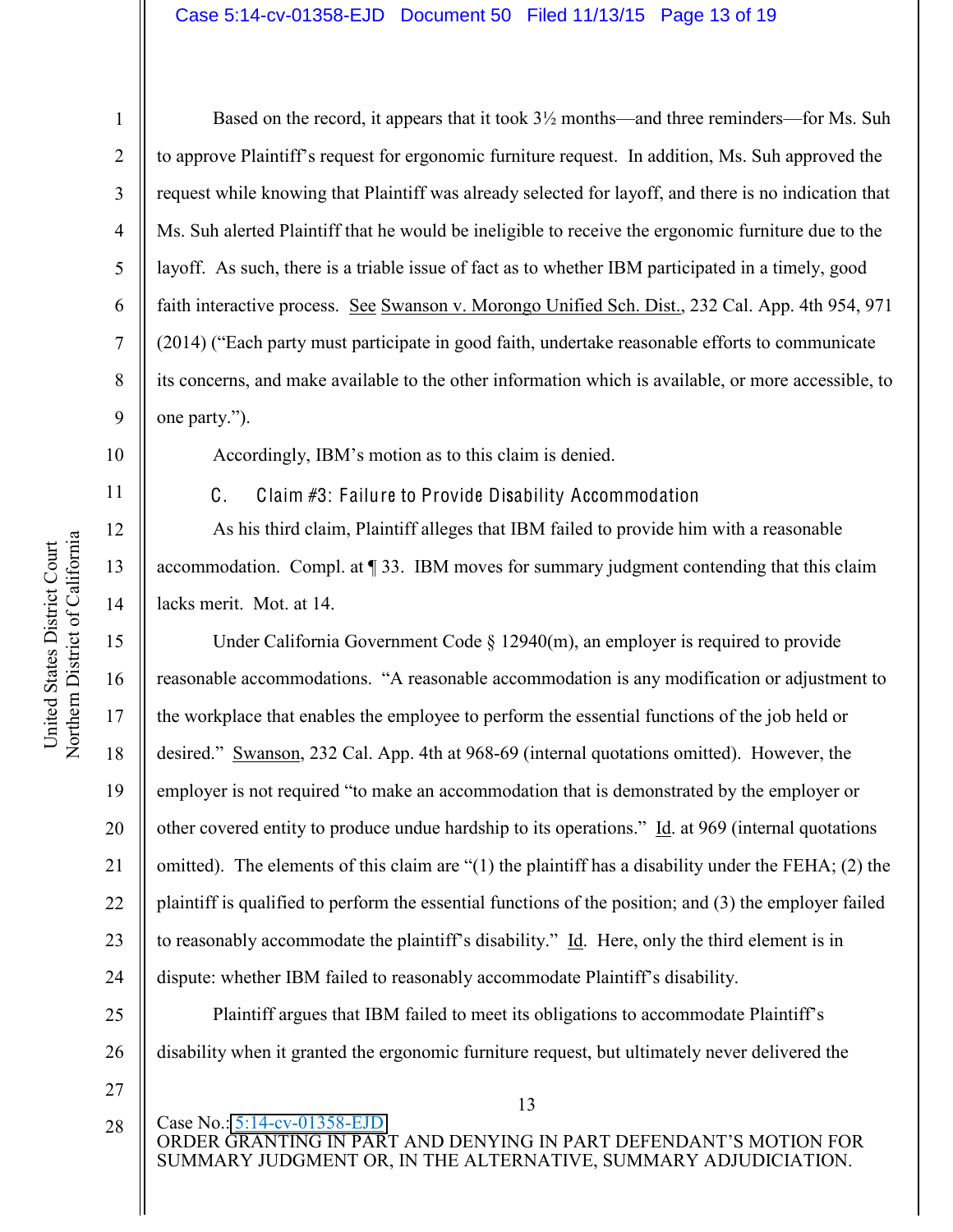### Case 5:14-cv-01358-EJD Document 50 Filed 11/13/15 Page 14 of 19

furniture to Plaintiff. Opp'n at 16. In essence, Plaintiff appears to argue that IBM failed to provide a reasonable accommodation—the ergonomic furniture—because by the time the request was approved, his separation date with IBM was nearing, thus making him ineligible to obtain the ergonomic furniture. Consequently, Plaintiff never received the ergonomic furniture. As discussed above, it is undisputed that Ms. Suh approved Plaintiff's ergonomic furniture request  $3\frac{1}{2}$ months after he first submitted it to IBM, and IBM then cancelled the ergonomic furniture order in light of Plaintiff's separation with IBM.

Ah employer cannot prevail on summary judgment on a claim of failure to reasonably accommodate unless it establishes through undisputed facts that reasonable accommodation was offered and refused . . . [or] that the employer did everything in its power to find a reasonable accommodation, but the informal interactive process broke down because the employee failed to engage in discussions in good faith." Lucent Techs.,  $642$  F.3d at 743-44. While Plaintiff does not dispute the ergonomic furniture itself was appropriate as a reasonable accommodation, his argument that the 3½ month delay in approving the request could constitute a failure to provide reasonable accommodation is persuasive.

First, IBM has not been able to establish through undisputed facts that Plaintiff refused the ergonomic furniture. In fact, though he may not have been entitled to it by then, Plaintiff continued to inquire about the ergonomic furniture even after the date of separation. See Pl. Decl., Ex. M. Second, IBM has not been able to establish through undisputed facts that the informal process broke down because Plaintiff failed to engage in discussions in good faith. Instead, the evidence shows that Plaintiff continuously inquired about the ergonomic furniture, and Plaintiff emailed Ms. Suh to follow-up on a third reminder she received about approving the ergonomic furniture request. See Pl. Decl., Exs. I, J.

24 25 26 Furthermore, the court cannot determine whether the  $3\frac{1}{2}$  month delay in approving the ergonomic furniture request is "reasonable." The record does not provide information on how long IBM typically takes to approve such request, nor was IBM able to offer that information at

1

2

3

4

5

6

7

8

9

10

11

12

13

14

15

16

17

18

19

20

21

22

23

27

28

14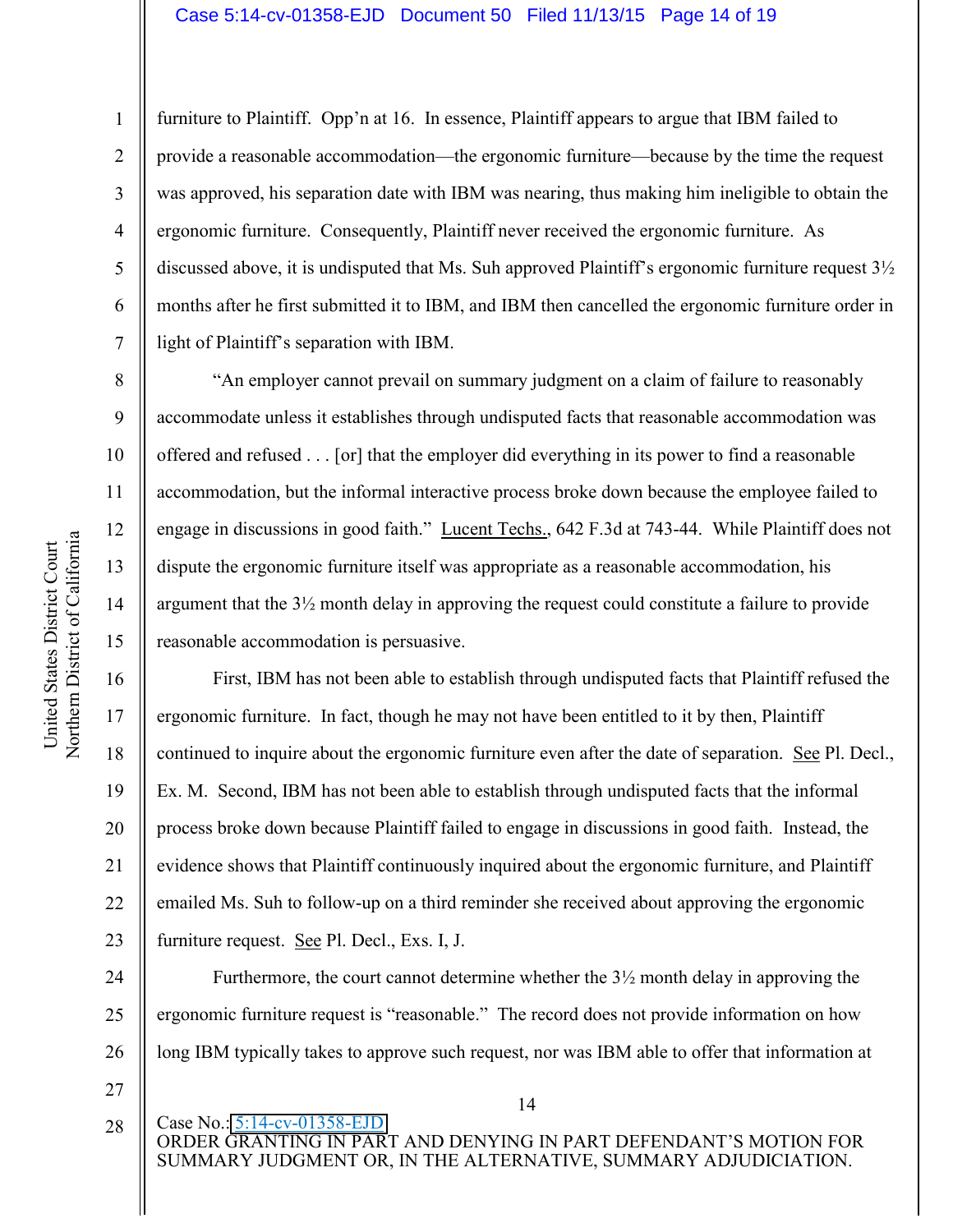### Case 5:14-cv-01358-EJD Document 50 Filed 11/13/15 Page 15 of 19

oral argument. Given that this delay could have impeded Plaintiff's ability to obtain a reasonable accommodation, there is a triable issue of material fact as to whether IBM fulfilled its duty to provide a reasonable accommodation. See Prilliman v. United Air Lines, Inc., 53 Cal. App. 4th 935, 954 (1997) ("Ordinarily, the reasonableness of an accommodation is an issue for the jury."); see also Swanson, 232 Cal. App. 4th at 971 ("[A]n employer's failure to properly engage in the process is separate from the failure to reasonably accommodate an employee's disability and gives rise to an independent cause of action.").

On this record, there is a dispute as to whether IBM provided Plaintiff a reasonable accommodation. Therefore, IBM's motion as to this claim is denied.

10

11

12

13

14

15

17

18

19

1

2

3

4

5

6

7

8

9

D. Claim #4: Fraud in the Inducement

As his fourth claim, Plaintiff alleges that IBM made certain misrepresentations regarding short-term disability benefits that induced Plaintiff not to pursue such benefits, under the belief that he would lose the benefits when IBM terminated his employment. Compl. at ¶¶ 41-42. IBM moves for summary judgment contending that Plaintiff cannot establish the elements of fraud. Mot. at 14.

16 The elements giving rise to a claim for fraud are: (1) misrepresentation; (2) knowledge of falsity, or "scienter;" (3) intent to defraud; (4) justifiable reliance; and (5) resulting damage. Davis v. S. Cal. Edison Co., 236 Cal. App. 4th 619, 642 (2015). IBM's motion addresses only the first four elements.

20

# i. Misrepresentation

21 22 23 24 25 26 Plaintiff contends that Mr. Matchak, from IBM's human resources, made certain statements about the intersection between short-term disability benefits and termination that constitutes a misrepresentation. Pl. Decl. at ¶ 37. Specifically, Plaintiff refers to an Instant Messenger conversation between him and Mr. Matchak that took place on June 19, 2013—the same date Plaintiff was notified he was being laid off. See Matchak Decl., Ex. M. Plaintiff initiated the conversation by making general inquiries about whether IBM could separate an

27

28

15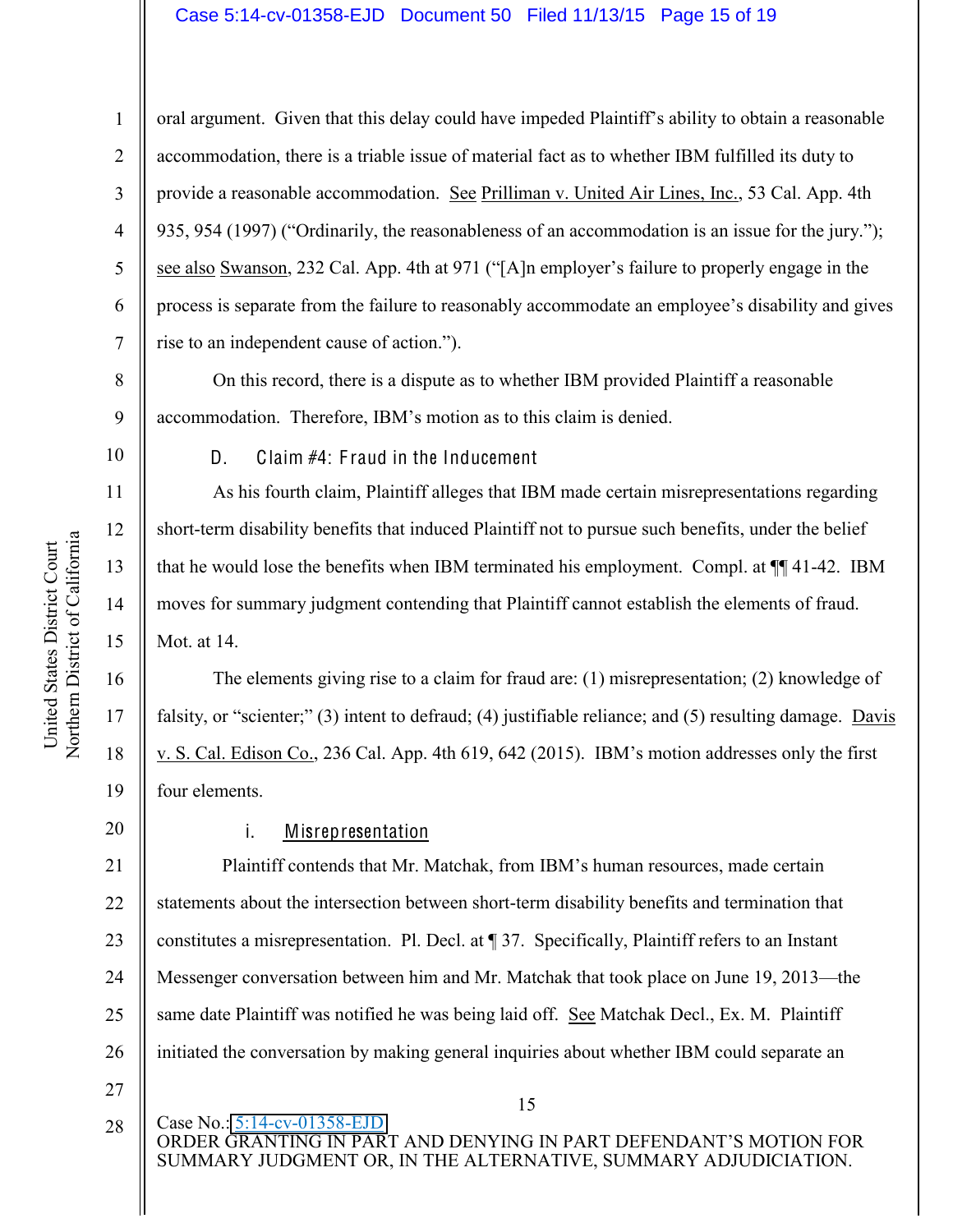### Case 5:14-cv-01358-EJD Document 50 Filed 11/13/15 Page 16 of 19

1 2 3 4 5 6 7 8 9 10 employee who is on short-term disability or is applying for it. In response, Mr. Matchak stated that typically human resources reviews with IBM Medical before delivering the message of termination to the employee. When Plaintiff kept inquiring, Mr. Matchak stated: "if there's a particular case we might have brewing, let me know and I can arrange a call with you, I, and the nurse case manager." Id. Plaintiff continued to make general inquires, and Mr. Matchak stated: "again, feel free to let me know if when you return [to the United States], we need to get a call with the medical folks." Id. After Plaintiff explained to Mr. Matchak that he was inquiring about himself, Mr. Matchak responded: "ok, so if you ended up having the Dr. submit an MTR to go on [short-term disability], then she and her HR partner would probably review with IBM Medical . . . to determine impact on package offer." Id.

11 12 13 14 15 16 17 18 19 20 21 22 23 24 In evaluating the Instant Messenger conversation, there is no indication Mr. Matchak made the misrepresentation that an employee on short-term disability could not be affected by the layoff. First, Mr. Matchak's statements were general responses to Plaintiff's general inquiries. There was no misstatement of fact. See L.A. Memorial Coliseum Comm'n v. Insomniac, Inc., 233 Cal. App. 4th 803, 831 (2015) ("To allege fraud based on an affirmative misrepresentation, a plaintiff must allege a misrepresentation—normally an affirmation of fact."). Second, at the time of the conversation, Plaintiff was neither on short-term disability nor in the process of applying, thus Mr. Matchak could not have made a misrepresentation on a past or existing material fact. See Cansino v. Bank of Am., 224 Cal. App. 4th 1462, 1469 (2014) ("[A]ctionable misrepresentations must pertain to past or existing material facts; [s]tatements or predictions regarding future events are deemed to be mere opinions which are not actionable."). Third, on two occasions, Mr. Matchak offered to arrange a phone call between Plaintiff and IBM Medical to obtain more information about his inquiries, which weakens Plaintiff's argument. As such, Plaintiff has not established that Mr. Matchak made a misrepresentation.

25 26

27

28

ii. Knowledge of Falsity

Even assuming Plaintiff could establish a misrepresentation based on the Instant

16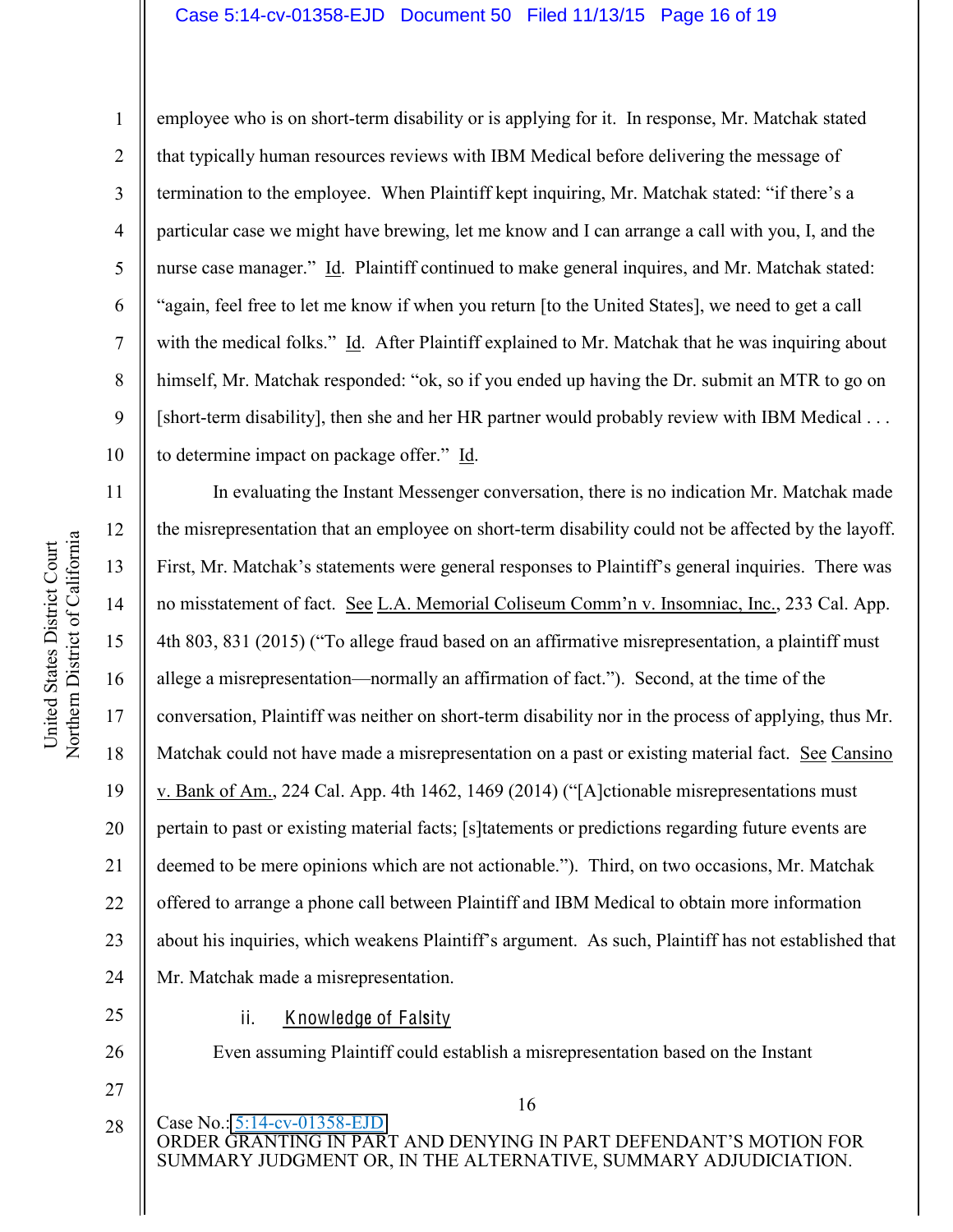### Case 5:14-cv-01358-EJD Document 50 Filed 11/13/15 Page 17 of 19

Messenger conversation or other conversations, the court considers whether Plaintiff would be able to establish that Mr. Matchak knew his statements were false. Plaintiff offers no argument on that issue. Moreover, in examining the Instant Messenger conversation, there is no indication that Mr. Matchak had knowledge of falsity; on the contrary, he offered to schedule a phone call between Plaintiff and IBM Medical to obtain the necessary information to Plaintiff's inquiry. As such, Plaintiff cannot establish that Mr. Matchak had knowledge of falsity.

7 8

9

10

11

12

13

14

15

17

18

19

21

22

23

25

1

2

3

4

5

6

# iii. Intent to Defraud

Even assuming Plaintiff could establish knowledge of falsity, the court considers whether Plaintiff would be able to establish an intent to defraud. Plaintiff, again, offers no argument. Based on the Instant Messenger conversation, and as noted above, there is no indication that Mr. Matchak had any intent to defraud Plaintiff.

### iv. Justifiable Reliance

Lastly, assuming that Plaintiff could establish misrepresentation, knowledge of falsity, and intent to defraud, the court considers whether Plaintiff would be able to establish justifiable reliance. The undisputed evidence shows that he cannot.

16 20 24 26 Plaintiff argues that he relied on IBM's misrepresentations and did not apply for short-term disability because he was led to believe that he would lose his short-term disability benefits when his employment became terminated. Opp'n at 17. This argument, however, is belied by the evidence on the record. First, Plaintiff has stated that he applied for short-term disability, and the paperwork was submitted to IBM on July 2, 2013. See Pl. Decl. at ¶ 38; Pl. Dep. at 92-93. Second, Plaintiff has stated that his short-term disability leave was approved by IBM. See Pl. Decl. at ¶ 43, Ex. O; Pl. Dep. at 91. Third, Plaintiff testified that he requested a change to his short-term disability leave so that he could make a final business trip to India. See Pl. Dep. at 91- 92, 96. Consequently, Plaintiff's short-term disability leave was terminated. See id. at 153; Pl. Decl., Ex. O. Given the clear undisputed evidence, there is no indication that Plaintiff was deterred from applying for short-term disability because of Mr. Matchak's statements, or that he

28

27

17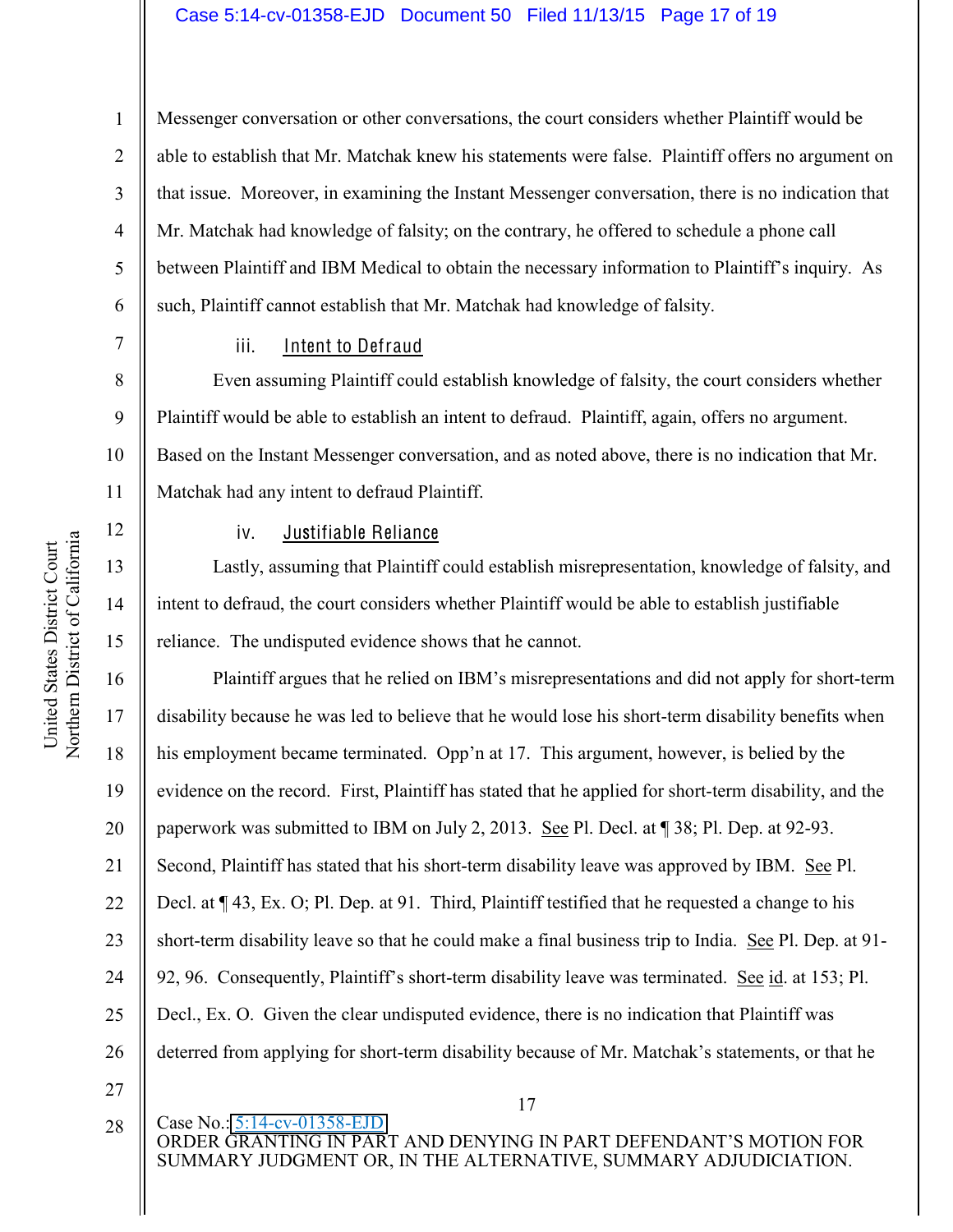1 2 decided to terminate his short-term disability status because of Mr. Matchak's statements. As such, Plaintiff would not be able to prove this element at trial.

In sum, there is an absence of evidence to support Plaintiff's claim that IBM committed fraud in the inducement. Accordingly, IBM's motion as to this claim is granted.

5

3

4

6

7

8

9

10

11

12

13

14

15

16

17

18

19

E. Claim #5: W rongful Termination in Violation of Public Policy

As his fifth claim, Plaintiff alleges that IBM violated his statutory rights when it terminated Plaintiff because of his disability. Compl. at ¶ 49. IBM moves for summary judgment contending that this claim fails because Plaintiff cannot establish a public policy exception to the at-will doctrine based on disability discrimination or other FEHA violation. Mot. at 17.

In California, an employer can terminate an at-will employee for any reason "so long as it is not grounded on a prohibited bias." McGrory v. Applied Signal Tech., Inc., 212 Cal. App. 4th 1510, 1524 (2013). An exception to the at-will doctrine is when the employer terminates an employee and the termination violates "fundamental public policy." Sinatra v. Chico Unified Sch. Dist., 119 Cal. App. 4th 701, 705 (2004). "To establish a claim for wrongful discharge in violation of public policy, a plaintiff must plead and prove (1) a termination or other adverse employment action; (2) the termination or other action was a violation of a fundamental public policy, as expressed in a constitutional, statutory, or regulatory provision; and (3) a nexus between the adverse action and the employee's protected status or activity." Rope v. Auto-Chlor Sys. of Wash., Inc., 220 Cal. App. 4th 635, 660 (2013).

20 21 22 23 24 25 26 In this instance, it is undisputed that Plaintiff was an at-will employee and that he was terminated from his employment with IBM. See Pl. Dep. at 167-68. As to the second element, termination due to disability discrimination is a recognized fundamental public policy. See Rope, 220 Cal. App. 4th at 660 ("FEHA's policy prohibiting disability discrimination in employment is sufficiently substantial and fundamental to support a claim for wrongful termination in violation of public policy."). Here, however, Plaintiff's first claim asserting disability discrimination has been dismissed. See supra  $\S$  III(A). Since there is no remaining claim that is contingent on Plaintiff's

- 27
- 28

18